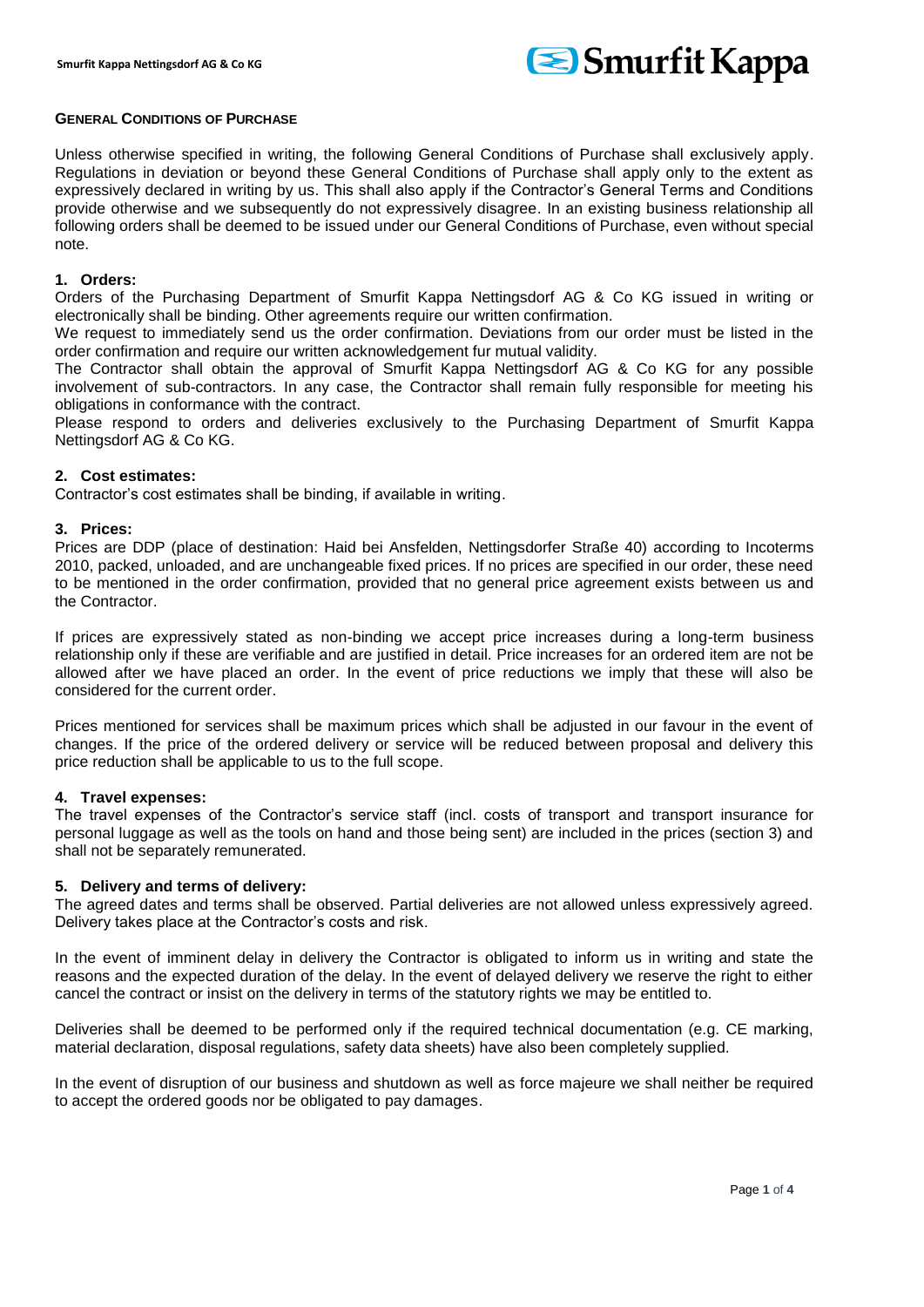

# **6. Packaging:**

Specific instructions excepted, the goods shall be packed as usual in trade, appropriately and properly. Packaging shall be charged at cost price if at our expense. For returnable packaging the agreements with the Contractor shall apply.

The Contractor shall be liable for transport damage resulting from faulty packaging.

# **7. Dispatch:**

If the required shipping documents are missing the deliveries will not be accepted as a fulfilled order and/or processed but will be stored at the Contractor's risk and cost. Our order number shall be stated on the shipping documents (delivery notes, freight and customs documents).

Delivery shall take place in accordance with our shipping instructions. The Contractor shall choose the method of transport which is most favourable and suited to the merchandise value. If third parties (forwarders) are involved the Contractor shall ensure compliance with our shipping instructions.

Ancillary costs in connection with the execution of the order which are not covered by the contract shall be at the Contractor's expense.

# **8. Acceptance and warranty:**

Unless otherwise agreed, the Contractor shall assume the full warranty for execution of delivery according to the order and compliance with all statutory regulations for the duration of two years as of commissioning and/or start of use and/or delivery.

The products to be delivered and/or the services to be rendered must comply with all relevant statutory regulation, standards and official requirements, if applicable.

By accepting the order the Contractor expressively agrees that no rights, in particular no third-party property rights, are incorporated in the subject of delivery. In the event that rights of third parties should be asserted the Contractor is obligated to hold us harmless and indemnify us for the costs of legal representation and consultation incurred by the defence of such claims.

In the event of delivery of defective goods we shall be entitled at our own option to cancel the order and procure the goods from third parties at the Contractor's expense, or to demand replacement delivery of goods as specified in the contract, or to keep the goods for a reduced value which shall be bindingly identified by an expert. We expressively reserve the right of offset and/or retention if services of the supplier are rendered incomplete or faulty.

The transfer of the goods and/or use of the service shall not mean that we accept the product or service as being free of defects. Claims for damages are reserved in any case. In the event of rectification of defects the warranty period shall start again. Defects can be claimed not only in court but also in writing towards the Contractor. Thus, the claims asserted within the warranty period in writing can be pursued by legal action also after lapse of the warranty period. An obligation to notify about defects according to §§ 377 f UGB (Austrian Commercial Code) shall not apply.

## **9. Invoicing:**

Invoices shall be sent after proper delivery/service in compliance with the formal requirements under sales tax law to the following address:

Smurfit Kappa Nettingsdorf AG & Co KG c/o Nettingsdorfer Service Center GmbH & Co KG Nettingsdorfer Straße 40 A-4053 Haid bei Ansfelden

and/or via e-mail to: nsc@smurfitkappa.at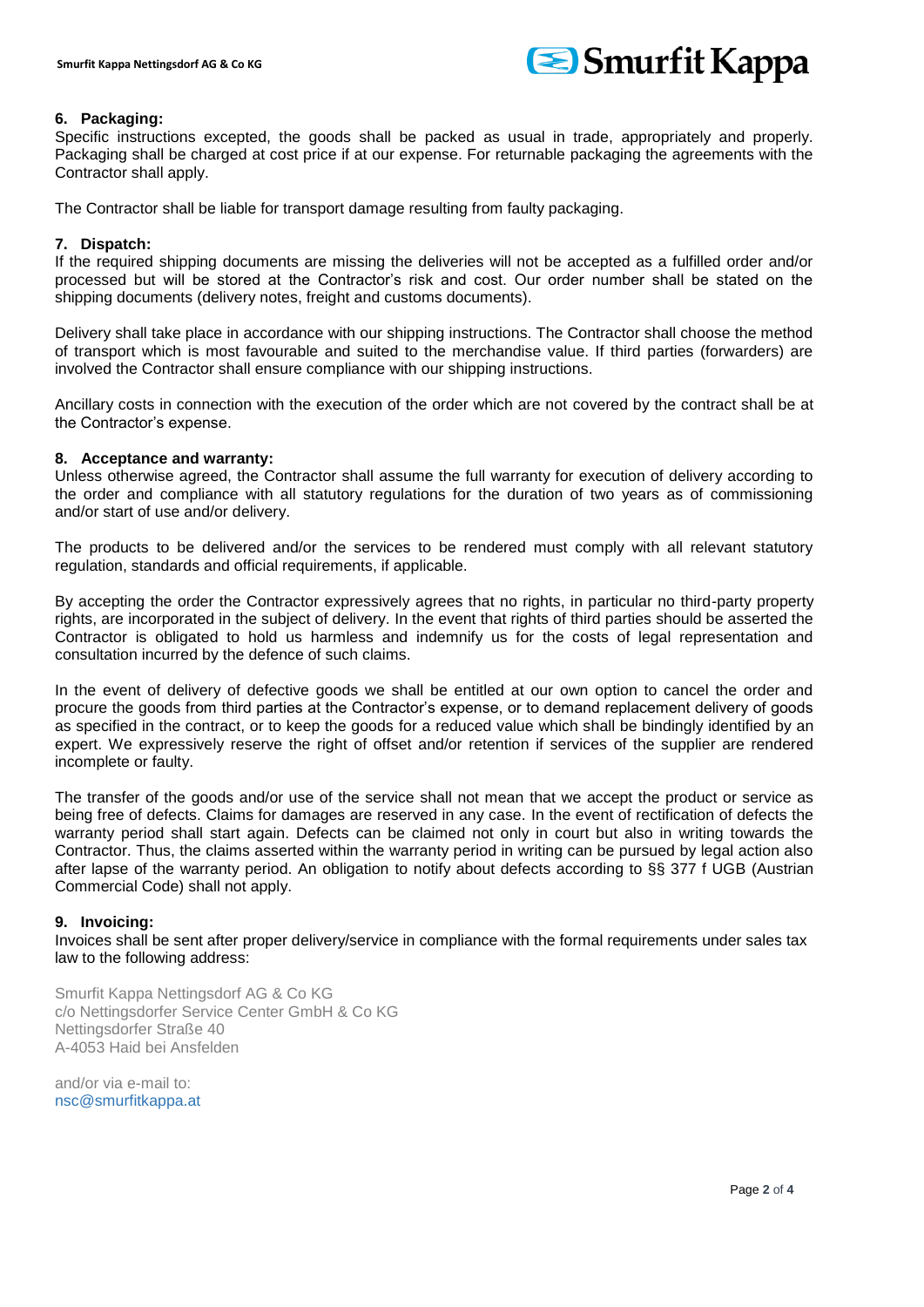

Our order number must be clearly stated in the invoices and credit notes. Invoices without order number will be returned to the Contractor. In this case the invoice shall be deemed not to be issued until a new invoice is received, which meets such requirements.

Invoices for materials must state the type of dispatch. Invoices for services shall include information concerning proof of performance of the services as mentioned in the invoice.

### **10. Payment:**

Unless otherwise agreed, payments will be made within 45 days with a discount of 3% or within 90 days net after receipt of the invoice and verification of correctness. For settlement of invoices we reserve all legally permitted options for setoff against our counterclaims. The time of payment shall not affect the Contractor's warranty and our right of complaint.

### **11. Order documents, drawings:**

All information, drawings, models and samples provided to the Contractor for the execution of the object of delivery shall remain our exclusive property. The Contractor shall not be allowed to use, duplicate or make them available to third parties. We shall receive an exclusive right of use, unlimited in time and region, in the drawings and documents prepared by the Contractor according to our specifications. This right of use also relates to any at all types of use established now or in the future, in particular also electronic types uf use. These include in particular, but are not limited to: (a) The right of processing and modification, including title and designation; (b) the right of permanent or temporary duplication (incl. digitalisation) in any way; (c) the right of distribution and marketing in any way for commercial and non-commercial purposes; (d) the right to provide them in electronic form, wired or wireless, in particular also in the Internet; (e) the right of lease; (f) the right of radio broadcasting or similar type of broadcasting; and (g) the right of recitation and public performance. Unless otherwise agreed, the prepared drawings and documents shall be handed over to us directly after delivery, or in the event of failure of delivery, without special request immediately and completely including any copies, if applicable. The Contractor shall consider orders and related work as well as all documents provided in this regard as business secret and treat them confidential. For any breach of this obligation the Contractor shall be obligated to pay a contractual penalty to the amount of EUR 5,000 per breach. This contractual penalty shall be owed also if the occurrence of a damage cannot be proven, the defence of continuation shall be excluded. Payment of the contractual penalty shall not affect our claims for further damages. Unless expressively agreed otherwise, no remuneration shall be granted for the preparation of planning and similar work.

## **12. Liability:**

.

The Contractor shall be liable without limitation for damage according to the statutory provisions (incl. the Product Liability Act). Limitations of any kind of the claims for compensation we may be entitled to by law or other regulations will not be acknowledged.

## **13. Compliance with the law, documentation obligations:**

The Contractor is obligated to meet all provisions applicable in connection with rendering the agreed services in terms of undercutting the costs of other producers ("wage dumping") or social dumping. The Contractor shall be responsible to comply with all obligations to notify and documentation requirements at home and abroad, and to obtain any required approvals relating to rendering the agreed services.

The Contractor is obligated to properly maintain appropriate payroll documents and/or social security information as well as to pay any taxes and contributions. Employees or other persons entrusted with rendering the agreed services shall be provided all required documents and information for proof.

The Contractor shall ensure that persons assigned by him to render the agreed services will comply with the current safety and accident prevention regulations applicable on our premises and shall provide evidence on this matter. Furthermore, The Contractor commits to comply with our Code of Conduct regarding ethical business practices.

The Contractor is obligated to meet all provisions applicable in connection with rendering the agreed services in terms of the Forest Stewardship Council (FSC) core labour requirements (child labour, force and compulsory labour, discrimination in employment and occupation, freedom of association and right to collective bargaining).